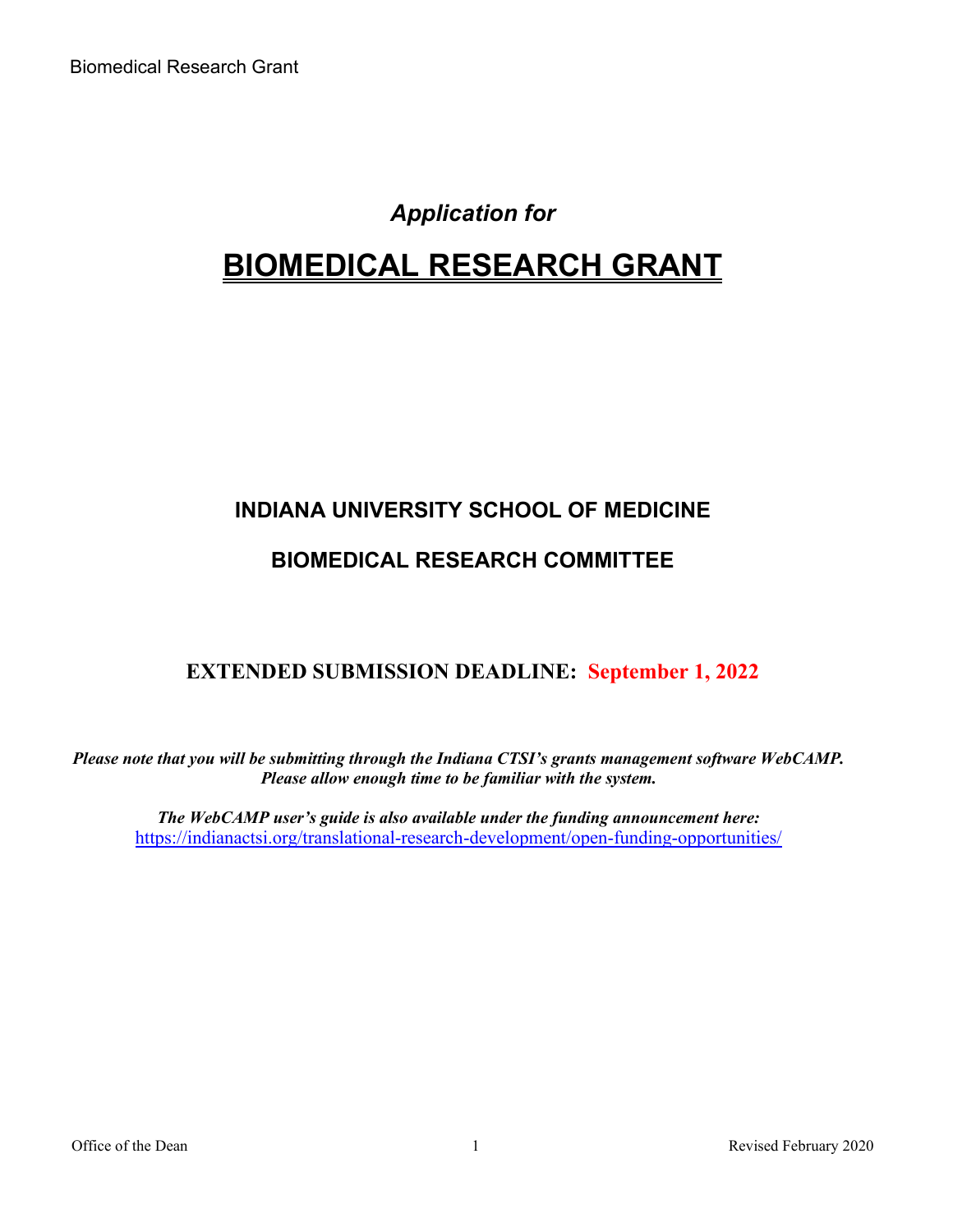# **INFORMATION FOR APPLICANTS**

# **OBJECTIVE**

The objective of the Biomedical Research Grant Program is to foster scholarly and creative research by worthy investigators so that they can compete successfully for extramural research support. In general, two categories of research projects will benefit from this program:

- **1)** Research projects of investigators who do not yet have extramural funding and who need support to acquire the preliminary data necessary to compete for extramural funding;
- **2)** Research projects of established investigators of Indiana University School of Medicine who are between funding periods from extramural sources.

Applications for both categories are considered small grants and should have a maximum requested amount of \$50,000 and be limited to one (1) year duration.

### **WHO MAY APPLY**

All full-time faculty, regardless of tenure status, having an appointment of Assistant Professor or Assistant Scientist and above at the time of award start, are eligible to apply for a Biomedical Research Grant. Primary appointment must be in the School of Medicine. Faculty in visiting ranks are not eligible for funding through this mechanism.

### **RESTRICTIONS**

- 1. Grant applications will be considered from applicants who have <\$100,000 (direct costs) in extramural funding as of the proposed award start date. Extramural funding should be construed to mean grants from Federal and state agencies (e.g. NIH, NSF, VA, USDA, ISDH), National Organizations and Foundations (e.g. National Heart Association, Robert Wood Johnson Foundation, Howard Hughes Foundation), and Industry (e.g. GlaxoSmithKline, Eli Lilly Company) of \$100,000 (direct costs) or greater per annum. Clinical trial contracts and salary support on career development award(s) do not count toward the \$100,000 limit and grants in no-cost extensions or nearing the end of their award term may list remaining fund balances in lieu of the full awarded amounts. The amount of all extramural funding available to the applicant, if any, must be detailed. This includes any funding through program projects, centers, joint grants and any other mechanisms. If such funds are available, the relevant specific aims of that portion of the project or center grant must be provided. In listing support, the PI must specify dollar amounts for collaborative grants as well as for individual grants. If they are not the PI, the role in the project must be clearly specified, along with any resources or funding for that role.
- 2. Funding for personnel is meant to provide interim support for technical assistance needed to carry out the project. Salaries for faculty members (including anyone eligible to apply for the grant) are not allowable.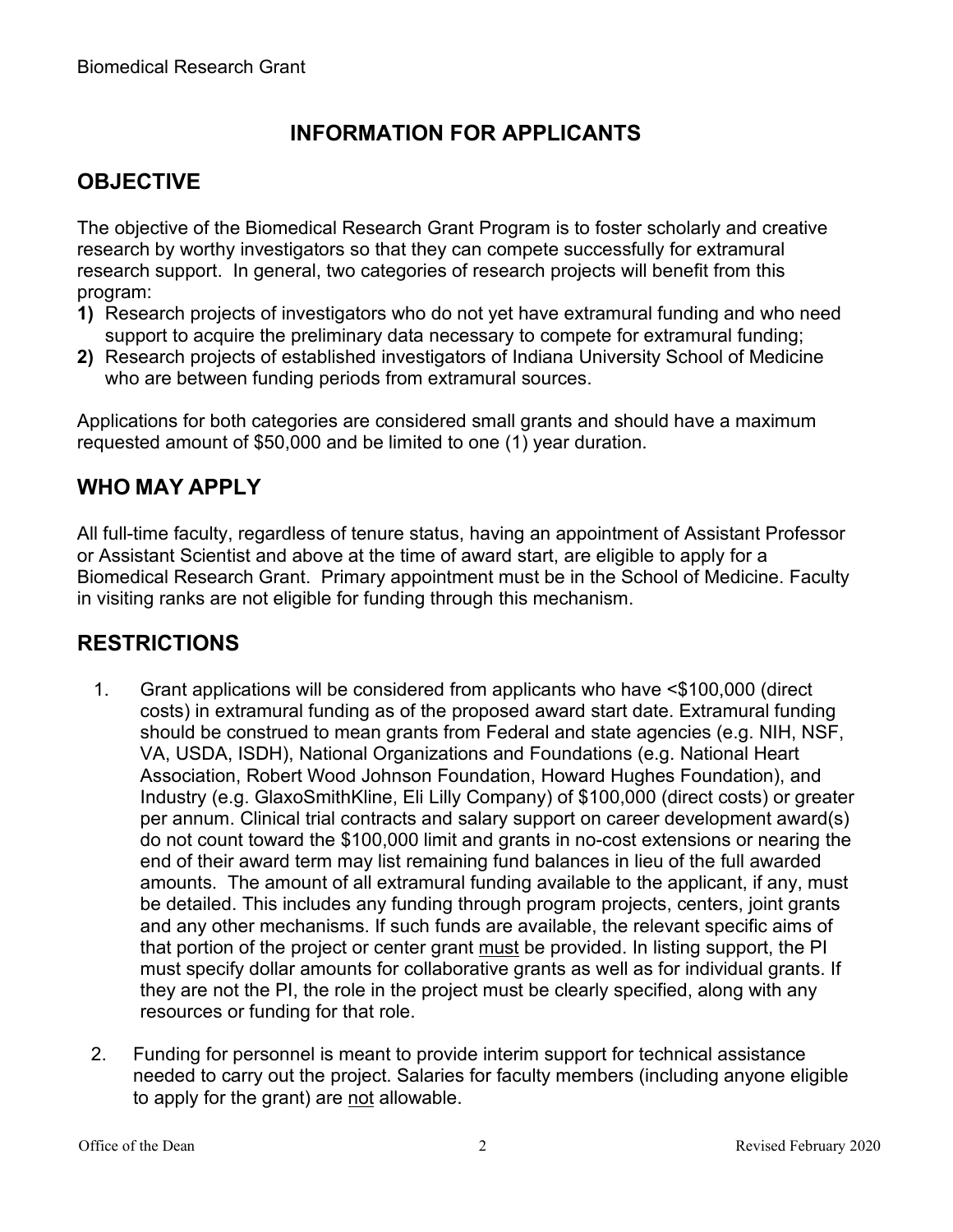Applicants for Biomedical Research funds who have submitted or have pending an application for extramural funding may use the same or similar proposal to apply to the Biomedical Research Committee, but this must conform to the Committee's guidelines and application format. If both applications are deemed meritorious, the applicant must address the overlap by submitting an official request to the BRC for review and / or return the expended BRG funds if/when external funding is accepted for the same project.

- 3. **The applicant must address the Specific Aims for the single year of funding requested.** It is to the applicant's advantage to focus and establish priorities for the year, and to describe how the one year of funding requested will aid in either "jumpstarting" a project or strengthening a planned or pending submission. The relevant parts of an extramural proposal may be appended if desired, but the priorities for the proposed year of funding must be clearly justified.
- 4. Applications from new (within 2 years at the time of submission) faculty must have a letter from the departmental chairman stating that the applicant has the support of the department and / or startup resources should either be needed to finish the project. The School of Medicine strongly endorses the development of mentoring committees for new faculty. If such a mentoring committee or faculty mentor has been appointed it should be included in the Chair's letter as a facet of the new investigator's support system.

Applicants are strongly encouraged to have their mentor or a senior researcher review the proposal before the Chair signs the cover letter. It would be helpful if the Chairs, in their cover letter, indicate who had helped the applicant review the proposal before submission.

- 5. If the applicant is between extramural funding periods, it is to the applicant's advantage to focus and establish priorities for the year, and to describe how the one year of funding requested will aid in strengthening a planned or pending (re)submission. If the funding gap arises because the applicant is between a submission and a resubmission, the applicant should provide details about the previous grant period and must whenever possible provide the IRG evaluation ("pink sheet") in the appendices and indicate how this application will help address IRG comments and improve a resubmission. The relevant parts of the extramural proposal may be appended if desired, but the priorities for the proposed year of funding must be clearly justified.
- 6. A complete and unedited copy of reviewer's comments must be included in the appendices for all proposals previously submitted for any type of extramural or intramural funding, including a revised Biomedical Research Grant application, if they are relevant to the current application.
- 7. Requests for purchase of capital equipment will not be considered, nor will requests for funds to pay equipment service maintenance contracts.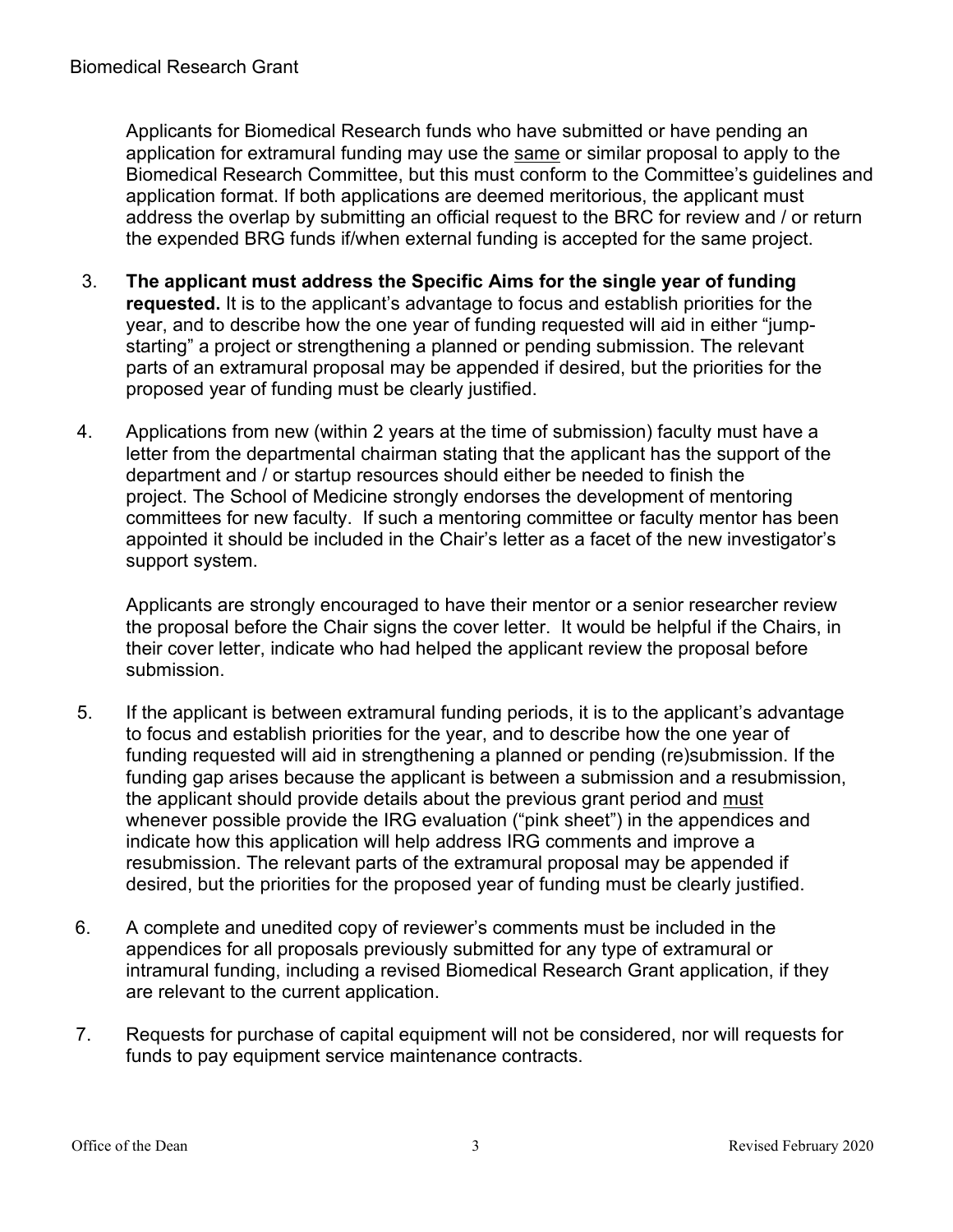- 8. Applications for the sole purpose of maintaining animals and animal colonies will not be considered. However, animal purchase and per diem costs, related to the proposed research project, are allowable.
- 9. Requested grant funding period cannot exceed 12 months. However, funded projects may be extended for up to one year with approval. Guidelines for submitting a request for a no cost extension may be found: [https://indianactsi.org/translational-research](https://indianactsi.org/translational-research-development/no-cost-extension/)[development/no-cost-extension/](https://indianactsi.org/translational-research-development/no-cost-extension/)
- 10. Frequency and number of submissions:
	- Highly similar proposals may not be submitted as both a Biomedical Research Grant and Showalter Trust application. If eligible for both programs, the investigator is encouraged to submit to the Showalter Trust. Questions regarding application similarity should be sent to the IUSM Office of Operations and will be forwarded to the BRC for review.
	- Investigators may not simultaneously apply for a Biomedical Research Grant and a Research Enhancement Grant. An applicant may submit only one BRG or one REG application per deadline.
	- An applicant may not apply for a BRG or REG if they have received funding from either source in two of the preceding four twelve-month periods from the date of submission of the proposed application.
	- An applicant may not submit either a BRG or REG application with a start date which would overlap with the original project year of a current BRG or REG award; a BRG or REG recipient may submit if, on the proposed start date of the new application, the current award will be in a no-cost extension period.
	- The committee will not review a proposal more than three times (original plus two revised submissions) regardless to which mechanism it is submitted.
- 11. The independence of the investigator is an important criterion in the review of BRG and REG proposals. Non-tenure track faculty members who apply for Biomedical Research funding must provide a letter from the Department Chair<sup>[1](#page-3-0)</sup> clearly addressing their independence including departmental plans for fostering their independence. Applicants who are, or have been, associated with a senior investigator at Indiana University are strongly advised to also include a letter from the senior investigator addressing the relationship of the applicant's project to the senior investigator's research.

### **REVIEW CRITERIA**

A broad range of research activities will be considered and while preliminary data is not required it can increase the significance and rigor of the proposal. An attempt will be made to identify research with the highest probability of leading to external funding. A sample review template is provided with RFA documents here: [CTSI BRG Link](https://indianactsi.org/translational-research-development/open-funding-opportunities#BRG202209)

<span id="page-3-0"></span><sup>1</sup> Applicants from the Departments of Medicine and Pediatrics may substitute a letter from the Division Chief in lieu of a letter from the Department Chair.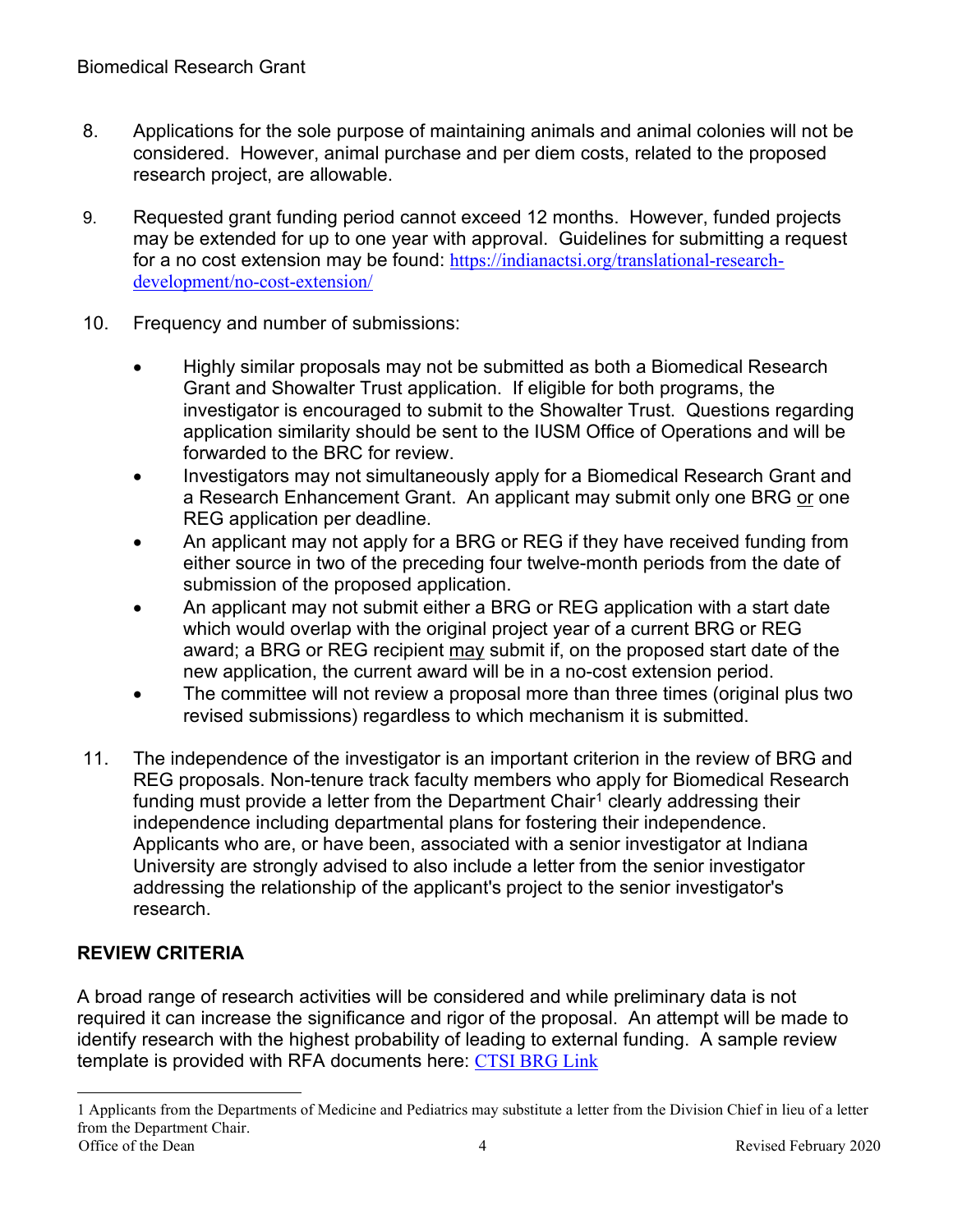### **MECHANISM FOR SUBMISSION OF APPLICATION**

Applications will be considered three times a year. **Submission due dates are 1) two weeks following the first regular business day in January, 2) the first regular business day in May, and 3) the first regular business day in September. The electronic application must be uploaded to the CTSI website on the submission due date.**

Applications will be assigned for review prior to the next scheduled meeting of the Biomedical Research Committee, which will generally meet within six weeks of the submission date. Approximately two months should be allowed from submission of the application to the desired starting date (no earlier than April 1, July 1, and November 1 respective to submission due dates). The starting date of proposed project cannot be later than three months after the proposal submission deadline.

Application forms may be obtained from: [CTSI BRG Link](https://indianactsi.org/translational-research-development/open-funding-opportunities#BRG202209)

Applications will follow this sequence:

- **Page 1.** Face page, which specifies the title of the proposal, principal investigator and his/her affiliation, where work will be performed, and the total budget. Note block indicating that a letter from the departmental chairman is required if the application is to be reviewed.
- **Page 2.** Abstract page listing all professional individuals involved in the project and an abstract of the proposed research.
- **Page 3-4.** State the reasons for the application at the present time and specify whether these are start-up funds for a new investigator or bridge funding between periods of extramural grant support. This should not exceed one page.

**If the request is a resubmission of a proposal previously reviewed by the Biomedical Research Committee, the applicant must include a detailed introduction showing what changes have been made to address the previous comments.** Changes should also be noted in the body of the proposal and prior review comments included in the appendices. This should not exceed one page.

- **Page 5-6.** Budget page listing the direct costs for all personnel. **No capital equipment and no investigator travel can be requested.** Patient care costs, which might include travel, can be requested. Supplies and other costs must relate directly to performance of the project. No F & A may be requested. All costs should be specifically justified (limit justification to one page).
- **Page 7-11. Biographical sketch** of the principal investigator use the NIH Biographical Sketch Format, excluding section D.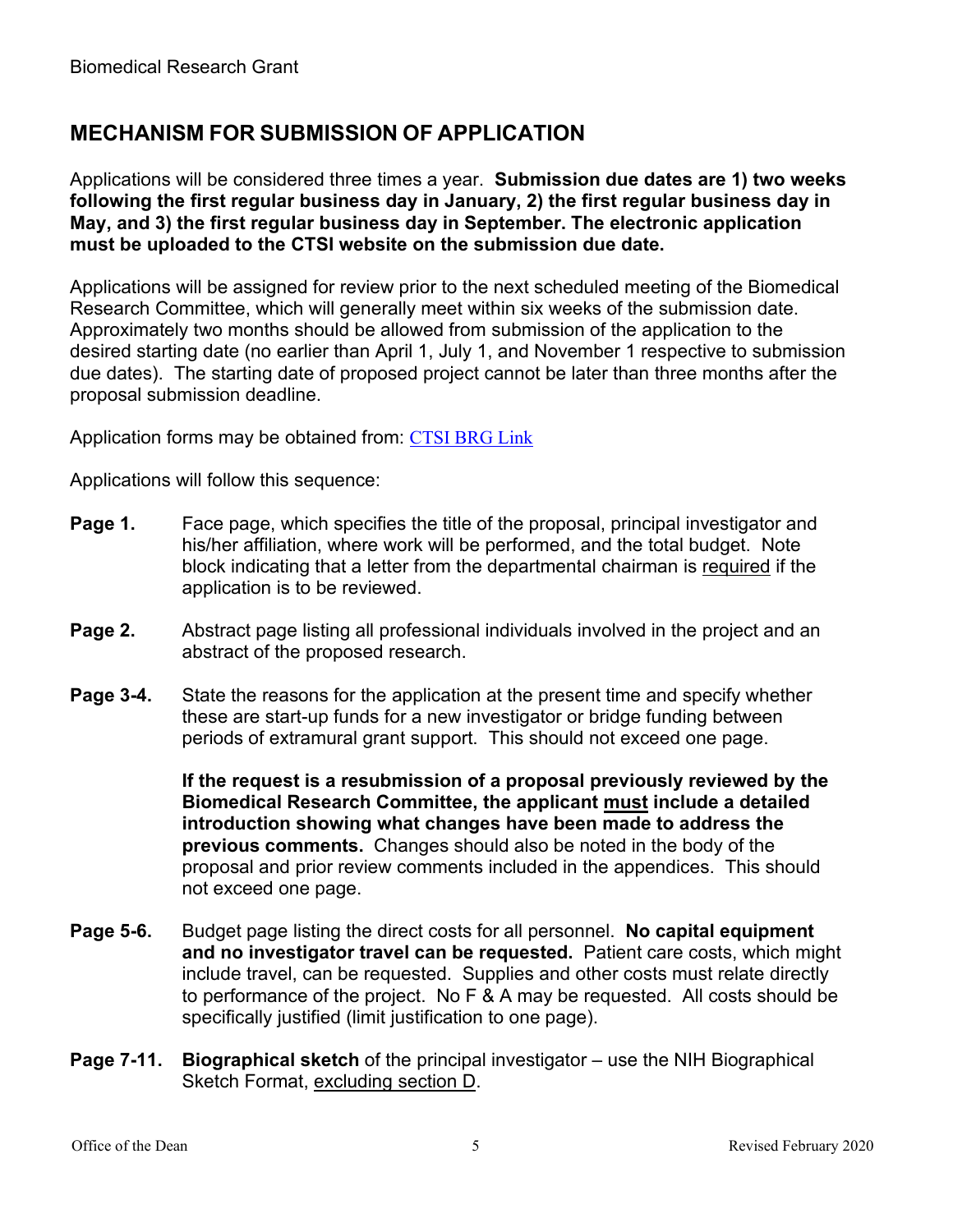- **Page 12. Other Support** of principal investigator: Since the guidelines restrict funding to applicants who do not have extramural funding of \$100,000 (direct costs) or greater per annum, it is critical that the Other Support page be clear and detailed, and include funding through program projects, centers, joint grants, etc., as well as the role of the applicant in each grant and any potential overlap.
- **Page 13-end.** Research Plan (items A-D below) should be typed on 8  $\frac{1}{2}$  x 11 white paper with at least 1/2 inch margins and is **not to exceed 8 pages**. Type size should follow NIH guidelines: Arial, Helvetica, Palatino Linotype or Georgia typeface and a font size of 11 points or larger. Type must be clear and readily legible, and reasonable size.

The Research Plan should address the single year of funding requested. Relevant parts of an extramural proposal may be included, if desired, to show the scope of the overall project and to justify how the funding requested will aid in either "jump-starting" a project or strengthening a planned or pending submission. It is to the applicant's advantage to focus and establish priorities for the year. These priorities should be made clear in all relevant sections of the Research Plan.

References should follow the research plan but are not counted in the page limit.

The application narrative should be structured in accordance with the following format. Please be sure to address the new areas of focus from the NIH regarding scientific premise, rigor, biological variables, and authentication [\(http://grants.nih.gov/grants/RigorandReproducibilityChart508.pdf\)](http://grants.nih.gov/grants/RigorandReproducibilityChart508.pdf).

#### **A. Specific Aims:**

This section should include objective, rationale, central hypothesis, and specific aims of the proposal. Follow NIH R01 format.

#### **B. Significance:** (sections B-D should not exceed 7 pages)

This section should include background and importance of proposed work as well as its potential for extramural support. Follow NIH R01 format.

#### **C. Innovation:**

How does the proposed project seek to challenge existing paradigms including novel concepts, approaches, methodologies, instrumentation, or inventions of current research or clinical practice? Are these innovations new to one field of research or unique in a broad sense? Follow NIH R01 format.

#### **D. Approach:**

This section should include preliminary data (if available) and research strategy. While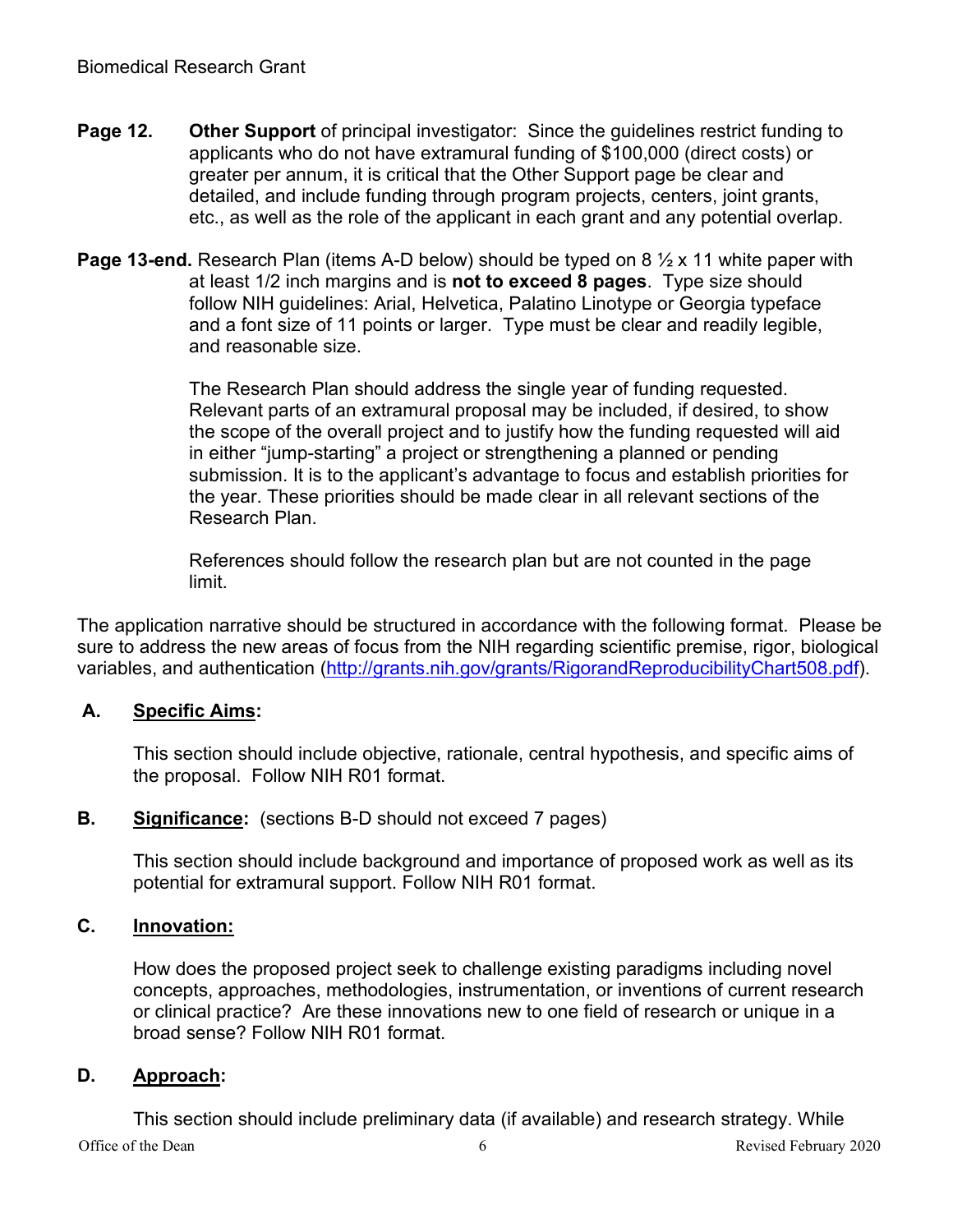preliminary data is not required it can increase the significance and rigor of the proposal.

Research strategy should include for each separate specific aim, rationale, proposed experiments and anticipate results/alternate strategies. Please follow NIH R01 format.

#### **E. References**

#### **F. Facilities Available:**

Describe the facilities available for this project including laboratories, clinical resources, office space, animal quarters, etc. List major items of equipment available for this work.

#### **G. Collaborative Arrangements:**

If the proposed project requires collaboration with other investigators, describe the collaboration and provide evidence to assure the reviewers that the other collaborators agree (letters of support in the addendum).

#### **H. Letters of Support:**

**1. Required: Department Chair Letter[2](#page-6-0)** (division chief may submit support letter as long as the chief is in a position to commit all the resources documented in the instructions.)

Letter should include:

- If the applicant is non tenure track, the independence of the applicant, including departmental plans for fostering independence
- If the applicant is moving from a visiting faculty position or a non tenure track position to a tenure track position by the time of the award, the chair/director letter should explain the appointment and verify it is not dependent on an award or anything else that is uncertain
- Availability of start up funds and/ or continued departmental support, if the applicant is within the first 2 years of the faculty appointment
- Verification that a faculty mentor and/or mentoring committee is in place
- Who, if anyone, has reviewed and approved the application prior to submission
- If the applicant is between extramural funding periods, indicate that there is a plan for departmental support for the term of the grant.

#### **2. Optional: Senior Investigator Letter**

This letter is optional but strongly advised for research-track applicants who are, or have been, associated with a senior investigator. Letter should address the relationship of the project to the senior investigator's research.

#### **I. Supporting Information:**

<span id="page-6-0"></span>Office of the Dean 7 Revised February 2020 2 Applicants from the Departments of Medicine and Pediatrics may substitute a letter from the Division Chief in lieu of a letter from the Department Chair.